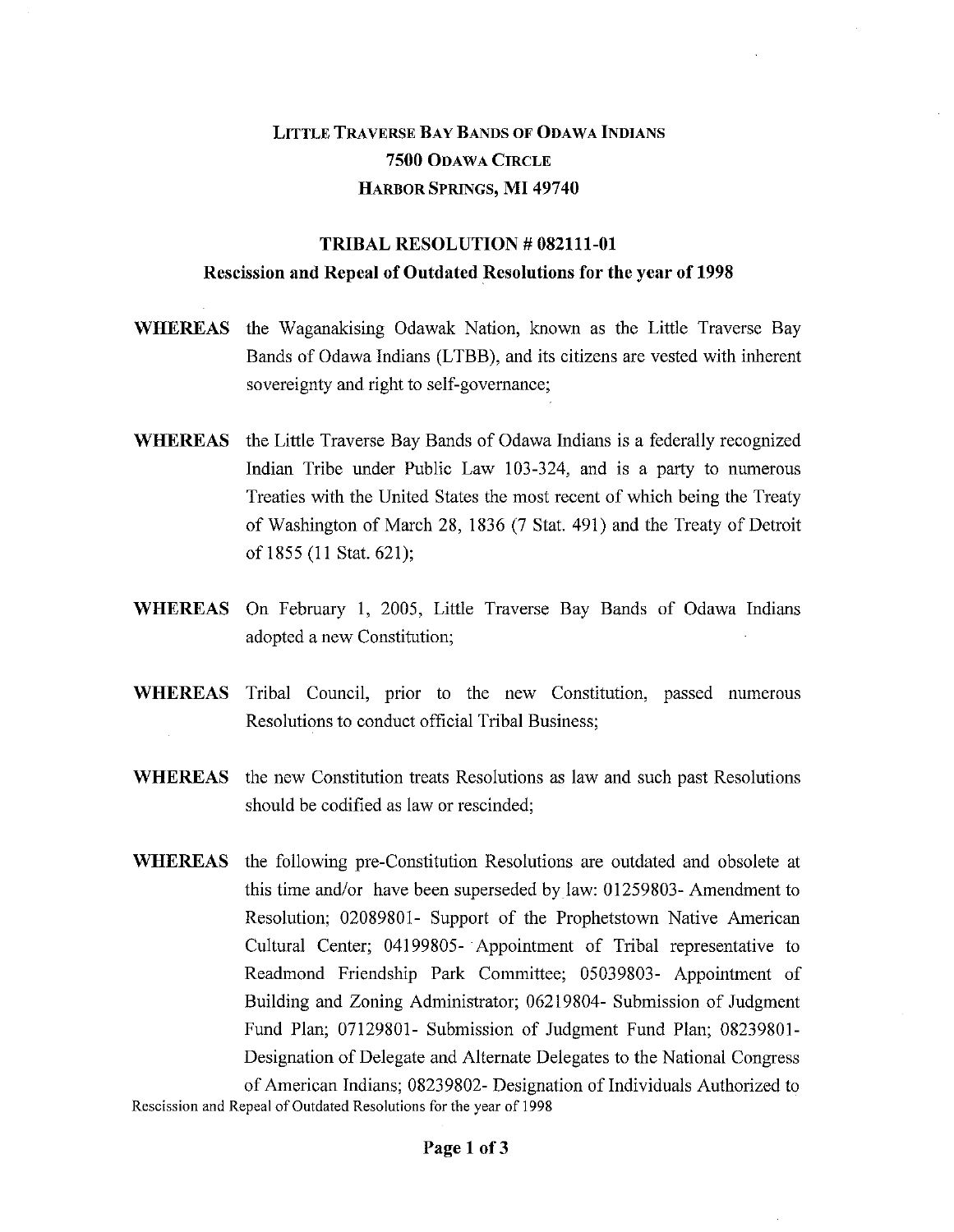Draw Down ONAP Funds; 11089802- Support for ITC JTPA Program; 11229803- Creation of Ad Hoc Committee on Draft Constitution; 12209802- Contract for Building Inspections.

THEREFORE, BE IT RESOLVED that the following Resolutions are rescinded and repealed in their entirety and are void and of no effect: 01259801- Authorization for Land Acquisition; 01259803- Amendment to Resolution; 02089801- Support of the Prophetstown Native American Cultural Center; 04199805- Appointment of Tribal representative to Readmond Friendship Park Committee; 05039803- Appointment of Building and Zoning Administrator; 06219804- Submission of Judgment Fund Plan; 07129801- Submission of Judgment Fund Plan; 08239801- Designation of Delegate and Alternate Delegates to the National Congress of American Indians; 08239802- Designation of Individuals Authorized to Draw Down ONAP Funds; 11089802- Support for ITC JTPA Program; 11229803- Creation of Ad Hoc Committee on Draft Constitution; 12209802- Contract for Building Inspections.